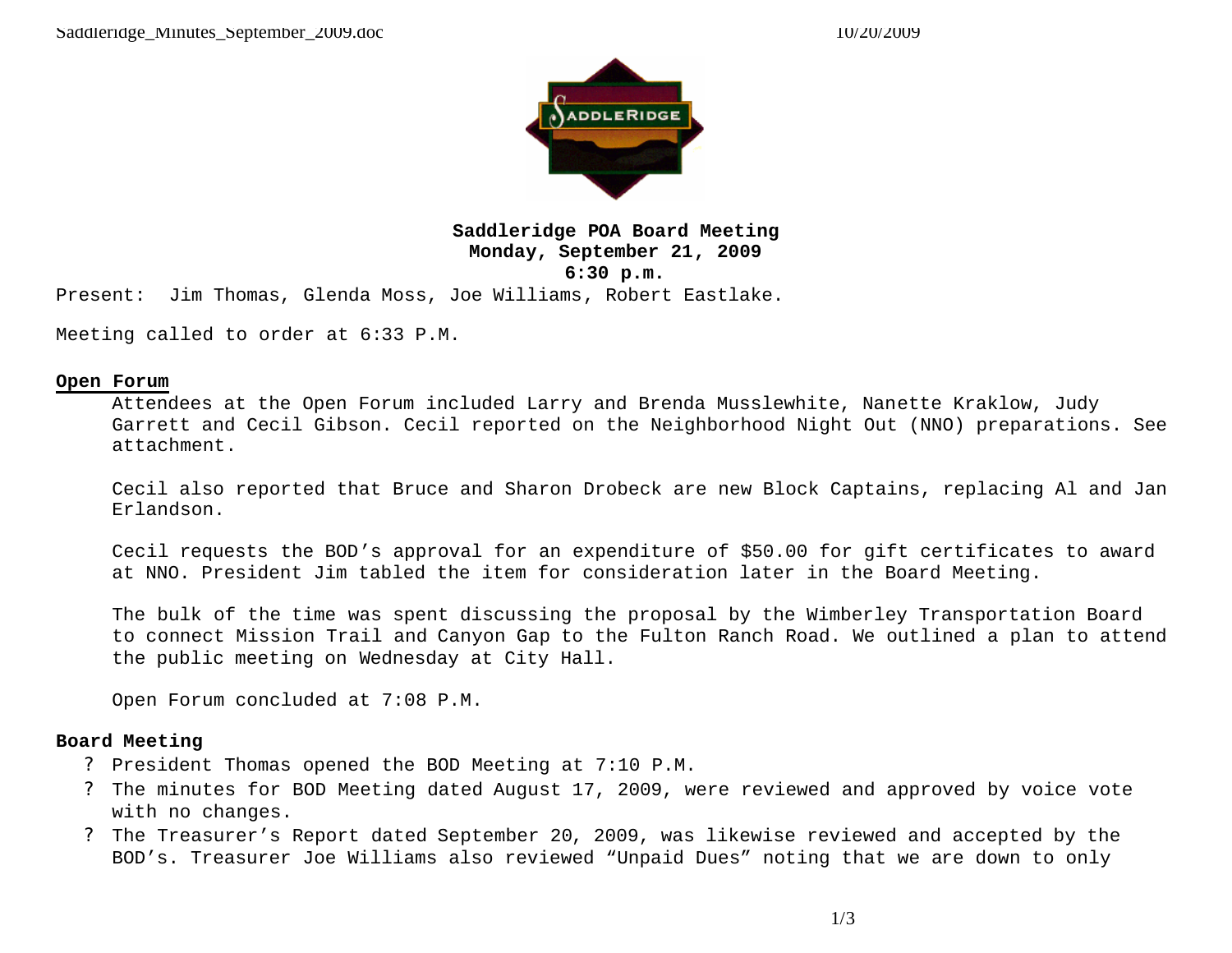three property owners in arrears. Liens will be filed on two of the three. The third will get a warning letter.

#### **Unfinished Business**

- Well House Painting –No change Goal is to have this finished by the end of October.
- Club House Exterior Door Removal –No change. See above; October EOM goal.
- Playground No change. Item is on hold.
- Neighborhood Sign Replacement Mr. Cecil Gibson has installed the signs.
- "Road Map/Flow Chart" for combining lots in Saddleridge BOD members Moss and Williams will be drafting a definitive guide to satisfy Saddleridge Covenants and point out the Hays County Tax and Commissioners' Court requirements. No change.
- Bylaws and Resale Certificates the Treasurer is working on this as time allows; no legal deadline. No change.
- Goal for newsletter is 9/24, pending receipt of Board candidate's bio.
- Joe Williams is in the process of communicating with the appraiser of the property on RR12 re the value of our signage and fence and how the SPOA will be compensated. No change; waiting on call back.
- Jim Thomas will talk to the ACC and request a status report for our BOD meetings; Approvals, Pending, Issues, or similar. No change.

### **New Business**

- No Architectural Control Committee activity. Re building dispute between neighbors, this item will be passed back to the ACC with the Board's feeling that a variance should not be granted.
- The BOD approved the purchase of Quick Books Pro 2009 for the Board member backing up the Bookkeeper.
- The Board approved the \$50.00 request for NNO, and decided to request that Cecil include sub sandwiches on the menu.

The meeting adjourned at 7:54 P.M.

Submitted By: \_\_\_\_\_\_\_\_\_\_\_\_\_\_\_\_\_\_\_\_\_\_\_\_\_\_ Approved: \_\_\_\_\_\_\_\_\_\_\_\_\_\_\_\_\_\_\_\_\_\_\_\_\_\_\_\_\_